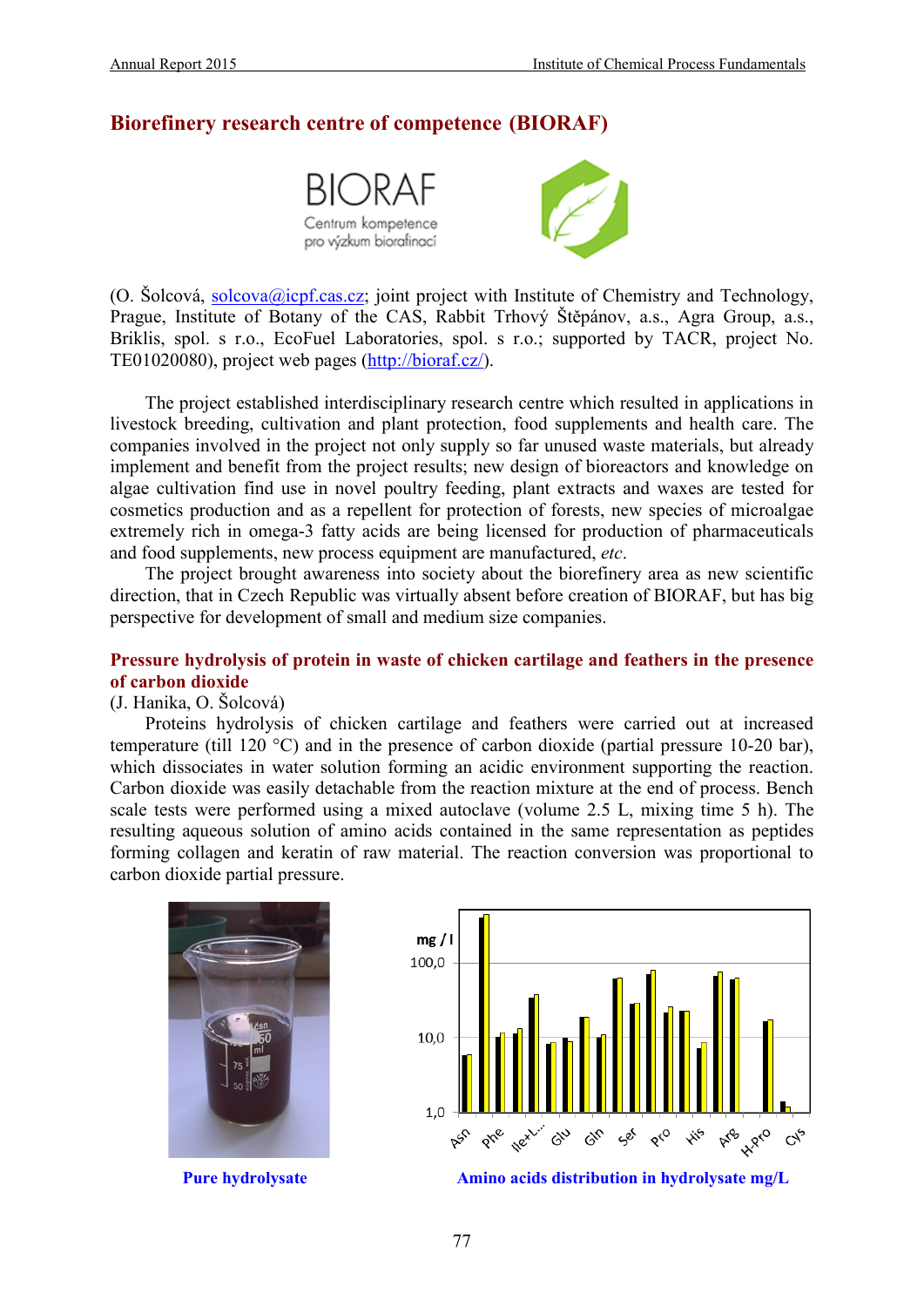The hydrolysis product is perspective one for various applications, first, for dampening the composted agricultural waste, next could be useful as nutritional additives to livestock feed and finally as a nutrient supporting growing algae for biotechnology applications. For any culture, or nutritional usage of hydrolyzate as ingredient in feed mixtures have to be necessary to perform additional relevant field tests.

#### **Membrane separation for biogas purification**

(L. Morávková, M. Kárászová, Z. Sedláková, M. Šimčík, J. Vejražka, P. Izák)

Membrane separations were found to be a useful tool for the biogas upgrading. One of the recent break-through in biogas membrane upgrading is application of water-swollen membranes. Its big advantage consists in fact that water present in the raw biogas helps separation and thus, pre-treatment of a feed stream is not necessary such as in the other membrane separation processes. Selection of the suitable membrane material was found to be a complex procedure that includes not only separation properties but also the basic membrane characteristics. To decrease time necessary for the membrane testing before suggestion of a scale-up, determination of the mass transfer coefficients of main compounds contained in raw biogas such are carbon dioxide and methane was suggested. The mass transfer coefficients were evaluated from experiments done on two membranes supplied by Koch and Toray membrane using simple engineering procedure. Further, prediction from the model was compared to the experimental data. The missing data could be predicted using the theoretical mass transfer coefficients. However, it was found that the coupling effect has to be included in the future prediction models to obtain more precise prediction.



**Koch membrane. Scale up from**  $R = 0.063$  **m (experimental cell - lines) to**  $R = 0.315$  **m (virtual larger cell - marks). Radial profiles of CO<sub>2</sub> mass transfer driving force** (the difference of  $CO<sub>2</sub>$  partial pressures between both sides of the membrane **representing the driving force). Co-flow vs. counter-flow arrangement**

#### **Microalgae for bioenergy; key technology nodes**

(Y. Maléterová, F. Kaštánek, M. Rousková, M. Matějková, O. Šolcová)

The three key steps, flocculation, water recycling and extraction of microalgal treatment for lipid production have been suggested and evaluated with respect to the possible environmental impacts and production costs. To avoid the energy consuming drying step the completely wet way treatment has been applied. It was verified that ammonium hydroxide can serve as the efficient and the low cost flocculation agent. The optimal flocculation conditions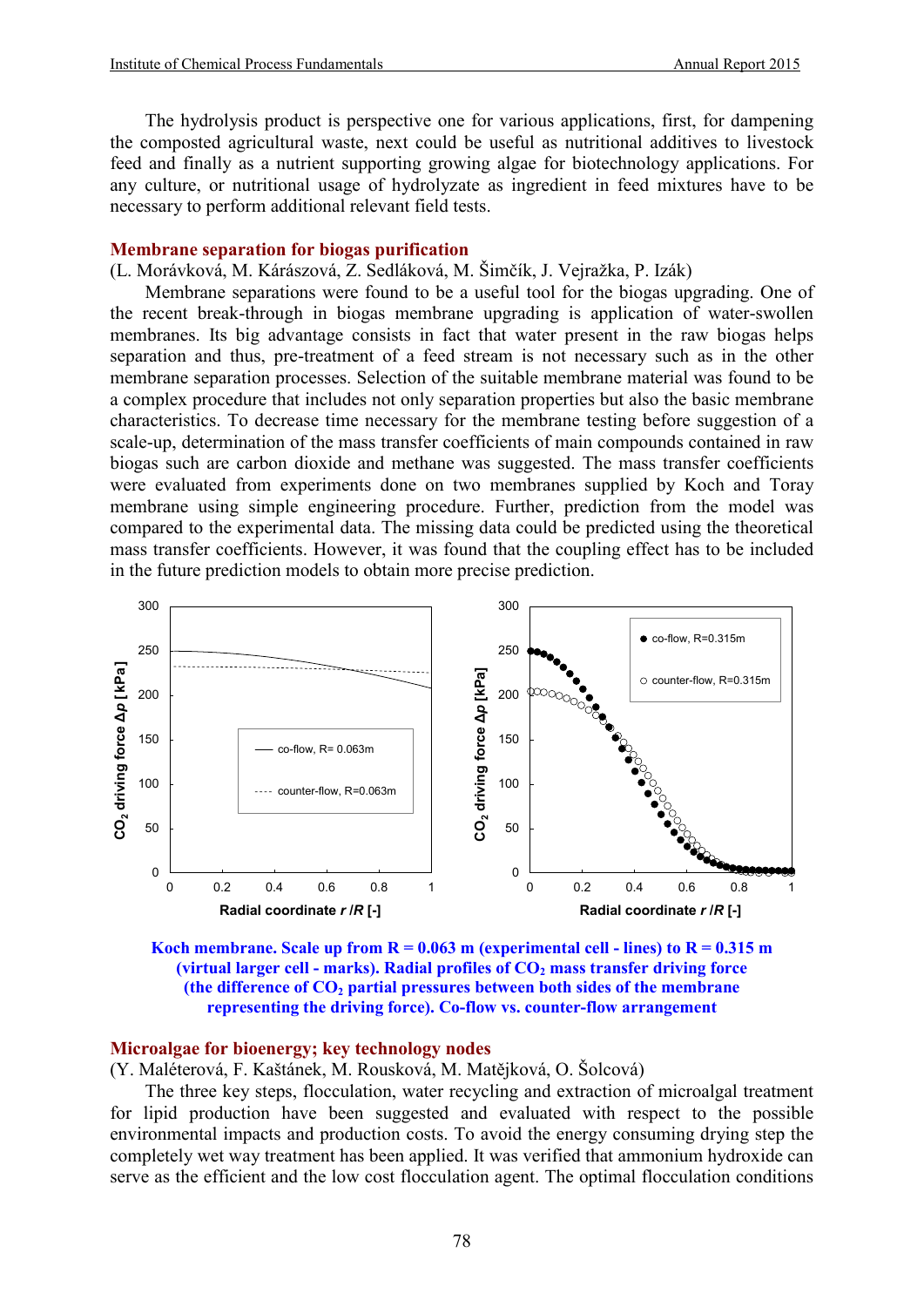were determined at pH 9. Moreover the application of ammonium hydroxide brings into the algal water solution only the biogenic elements and thus enables the water recycling for the recurring microalgae growth. Water recycling was verified for the use of 50 and 80 % recycled water.

It was confirmed that extraction of the wet microalgae can be applied instead of the dry microalgal extraction, which enables to release the energy consuming drying step. The efficiency of hexane/ethanol extraction system was found as comparable with chloroform/ methanol system; the comparative method. Moreover, not only the amount of the extraction fraction of the total lipids, but also the profiles of fatty acids was the same. Except of the relatively high extraction capacity, hexane/ethanol extraction system possesses the low volatility and toxicity for humans as well environment and mainly the low cost.

The wet way processing of the harvested microalgae for biodiesel production seems to be the low cost promising biotechnological application with the minimal environmental impact.



**Cultivation set-up; growth curve of** *Chlorella vulgaris*

## **Waxes and lipids extraction from miscanthus × giganteus stems**

(M. Rouskova, O. Solcova, J. Hanika)

Plantations for experimental production of Miscanthus  $\times$  giganteus and Miscanthus sinensis have been founded by the project partner AGRA Co. Tall stems of this plant contain a broad spectrum of various substances (waxes, lipids, carotenoids, etc.) being potentially exploitable in cosmetics. Extraction processing of crushed dry stems using non-polar solvent is a promising way for separation of these substances into an extract, whereas the waste raffinate containing waste biomass has, after being pressed into the form of pellets, the potential for energetic utilization as "green fuel".





**Miscanthus sinensis** Miscanthus giganteus